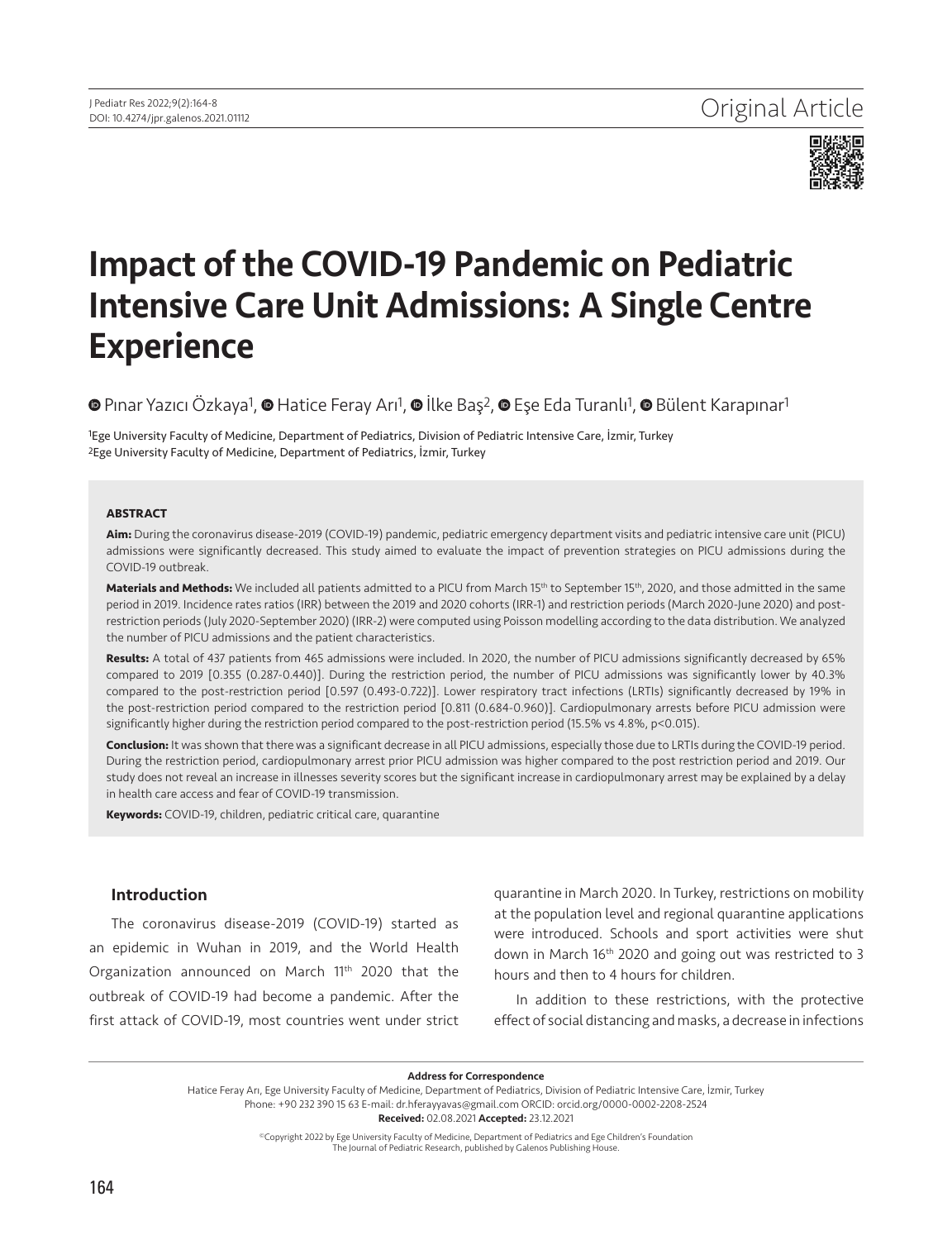due to other viral causes was detected in children during this period (1,2). Studies showed that trauma patients and pediatric emergency department admissions decreased, especially during the periods of curfews (3,4). During the pandemic, parents avoided emergency department admission due to the risk of COVID-19 transmission. This caused children to be admitted to the hospital with a higher risk of severe illnesses.

With this study, we aimed to evaluate the influence of the COVID-19 measures on the rates, types and severities of pediatric intensive care unit (PICU) admissions.

# Materials and Methods

#### Patients

We performed a retrospective single center study comparing the periods March 15th - September 15th in 2019 and in 2020. We included all admission to a PICU which is a 17-bed medical and surgical unit. All of the available medical records of the patients were reviewed. Their demographic characteristics, medical history, comorbidity, discharge diagnosis, need for mechanical ventilation support, duration of positive pressure ventilation, and length of stay in the PICU were recorded. The severity of illness was measured by means of the Pediatric Risk of Mortality-3 (PRISM3) score at PICU admission. We excluded "early re-admissions" which are defined as re-admission within 48 hours of PICU discharge and those patients who were discharged within 24 hours.

Diagnoses at admission were categorized into 8 subgroups: (1) Respiratory failure including lower respiratory tract infections (LRTIs) and asthma; (2) Heart failure including congenital and acquired cardiovascular disease; (3) Encephalopathy/seizure including convulsion, meningitis/ encephalitis; (4) Sepsis; (5) Trauma and intoxication; (6) Surgery including planned and unplanned surgery; (7) Metabolic/dehydration including acute gastroenteritis, renal failure, hepatic failure, diabetic ketoacidosis; and (8) Other including acute leukemia, left ventricular assist device thrombosis and others.

Ethical approval was obtained from Ege University Faculty of Medicine Clinical Research Ethics Committee for this study (ethics committee number: 21-2T/65).

#### Statistical Analysis

Statistical analysis was performed with SPSS statistical package for Windows 22.0. Descriptive data were reported in terms of absolute frequencies for categorical variables, and in terms of medians and interquartile ranges (IQR) for continuous variables. For the analysis of independent continuous variables, Student's t-test was used under parametric, and Mann-Whitney U test under non-parametric conditions. Chi-square analysis was used for categorical variables. Differences were considered significant at p<0.05. The difference in incidence rates ratios (IRR) and their 95% confidence intervals (CIs) between the 2019 and 2020 cohorts (IRR-1), and the restriction (March 15th, 2020-June 15<sup>th</sup>, 2020) and post-restriction (July 15<sup>th</sup>, 2020-September 15<sup>th</sup>, 2020) (IRR-2) periods were computed using Poisson modelling according to the data distribution. The relative variation in the number of cases between the two periods were calculated as the difference between the two periods divided by the number of cases in the 2019 for the 2020 cohort and, the number of cases in the restriction cohort for the post-restriction cohort. Statistical significance was set with a two-sided p-value<0.05.

# Results

We evaluated 437 patients who had 465 PICU admissions. During the study period in 2019, the number of PICU admission was 289. In 2020, the number of PICU admissions significantly decreased by 65% compared to 2019 [IRR-1 0.355 (0.287-0.440)]. Patient characteristics, types and frequencies of PICU admissions, and estimates of IRRs are shown in Table I. During the restriction period, the number of PICU admissions was significantly lower by 40.3% compared to the post-restriction period [IRR-2 0.597 (0.493-0.722)].

The median age was 35 months in the 2019 cohort (IQR 9-106), and 43 months (IQR 10-142.7) in the 2020 cohort. There were no statistically significant differences in the age groups (<1 year, 1-6 years, >6 years) between 2019 and 2020. PRISM score, length of PICU stay and length of positive pressure ventilation were similar in 2019 and 2020. The demographic and clinical data of PICU admissions are shown in Table II. Cardiopulmonary arrest before PICU admission was significantly higher during the restriction period compared to the post-restriction period (15.5% vs 4.8%, p<0.015). Cardiopulmonary arrest before PICU admission did not significantly change between 2019 and 2020 (6.9%, 9.1% respectively, p=0.396).

In the comparison of the admission diagnosis groups, there was no statistically significant difference between 2019 and 2020 and between the restriction and postrestriction periods. LRTIs in the post-restriction period significantly decreased by 19% compared to the restriction period [0.811 (0.684-0.960)]. Intra-hospital ward, planned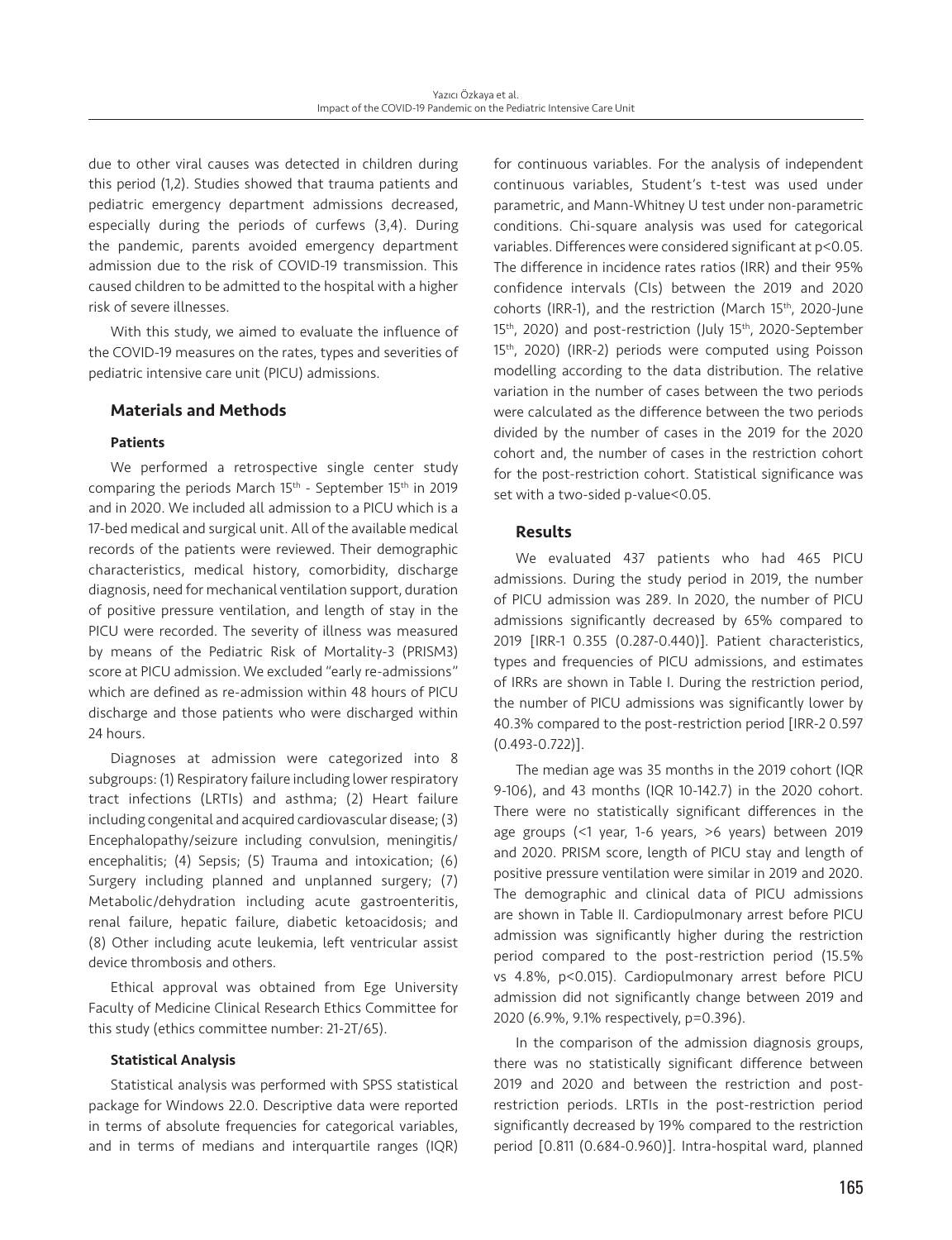and unplanned surgical admissions did not significantly change. Patients admitted for diabetic ketoacidosis in the restriction period were lower by 25% compared to the postrestriction period [0.752 (0.562-1.005)], but this did not reach statistically significant levels (p=0.054).

# **Discussion**

Since the COVID-19 outbreak, the rates of hospital admissions decreased in the pediatric patient group. Our study revealed that the rate of PICU admissions, especially due to LRTIs, decreased significantly. After the COVID-19 epidemic, it was seen that hospitalizations to both pediatric emergency departments and PICUs decreased and the patients' epidemiological characteristics changed. Although the decrease in emergency room admissions due to trauma and viral infections can be explained by the curfews, social distancing and the interruption of sports activities, the decreases in admissions to the pediatric intensive care unit cannot be explained by these factors alone.

During the peak period of the pandemic, mandatory quarantine and strict restrictions were imposed in many countries in order to control the spread of COVID-19. In Turkey, collective measures were implemented in the middle of March 2020, namely social distancing, mandatory mask wearing and school closures. In mid-April, a national mandatory quarantine application was initiated throughout the country during weekends. In June 2020, intercity travel restrictions ended and a normalization process started. Contrary to this situation, we found that those patients admitted for LRTIs decreased by 19% during the postrestriction period. We speculate that the measures such as mandatory masks, hand hygiene, social distancing and the closure of places where children have closer contact such as shopping malls and schools are more effective in reducing the number of patients with LRTIs than strict curfews. Previous studies reported a significant reduction in PICU admissions due to LRTIs (52-83%) between 2019 and 2020 (2,5). In our study, we did not see any difference between these periods.

In studies evaluating PICU admissions, a significant decrease was reported in hospitalization rates due to bronchiolitis, asthma, and community-acquired pneumonia, but no change was see in epilepsy, diarrhea, sepsis, bacterial meningitis, diabetic ketoacidosis and surgical patient groups (6,7). In our study, when the specific diagnosis subgroups were evaluated, no difference was found in the rates of admissions due to trauma and suicide. A statistically insignificant decrease in PICU admissions due to diabetic ketoacidosis was detected during the restriction period. Although it was reported that the number of patients diagnosed with traumatic brain injury decreased in the adult patient group during the period of full quarantine, no significant difference was found in our study in the number of pediatric patients who were admitted to PICU due to trauma (3). In Italy,

| Table I. Patient characteristics, type and frequency of pediatric intensive care unit, and estimates of incidence rate ratios (IRR)                                            |                                                                                                                                                                     |                                                             |                                                                                                                                                                        |                                                             |  |  |  |  |
|--------------------------------------------------------------------------------------------------------------------------------------------------------------------------------|---------------------------------------------------------------------------------------------------------------------------------------------------------------------|-------------------------------------------------------------|------------------------------------------------------------------------------------------------------------------------------------------------------------------------|-------------------------------------------------------------|--|--|--|--|
| Variable                                                                                                                                                                       | IRR-1 (95% CI)<br>(2019 vs 2020)                                                                                                                                    | p-value                                                     | IRR-2 (95% CI)<br>(restriction vs post<br>restriction 2020)                                                                                                            | p-value                                                     |  |  |  |  |
| <b>Admissions</b>                                                                                                                                                              | $0.355(0.287 - 0.440)$                                                                                                                                              | < 0.001                                                     | $0.597(0.493 - 0.722)$                                                                                                                                                 | < 0.001                                                     |  |  |  |  |
| Gender (female)                                                                                                                                                                | 1.098 (0.814-1.481)                                                                                                                                                 | 0.542                                                       | 1.032 (0.700-1.521)                                                                                                                                                    | 0.874                                                       |  |  |  |  |
| Age<br>0-1 year<br>1-6 years<br>>6 years                                                                                                                                       | 1.006 (0.101-10.024)<br>$0.899(0.092 - 8.810)$<br>1.113 (0.114-10.908)                                                                                              | 0.996<br>0.927<br>0.927                                     | $0.829(0.522 - 1.314)$<br>$0.740(0.463 - 1.181)$                                                                                                                       | 0.424<br>0.207                                              |  |  |  |  |
| <b>Type of admission</b><br>Extra-hospital<br>Intra-hospital, ward                                                                                                             | $0.875(0.573-1.336)$<br>1.202 (0.871-1.657)                                                                                                                         | 0.536<br>0.263                                              | 1.032 (0.571-1.865)<br>1.293 (0.855-1.957)                                                                                                                             | 0.916<br>0.223                                              |  |  |  |  |
| Diagnosis at discharge<br><b>LRTIS</b><br><b>Trauma</b><br><b>Planned surgery</b><br><b>Unplanned surgery</b><br><b>Diabetic ketoacidosis</b><br><b>Suicide</b><br>Comorbidity | 1.225 (0.879-1.707)<br>1.040 (0.696-1.555)<br>1.116 (0.734-1.697)<br>$0.720(0.390 - 1.331)$<br>1.47610 (0.818-2.664)<br>$0.934(0.047-0.461)$<br>1.184 (0.878-1.597) | 0.231<br>0.847<br>0.607<br>0.295<br>0.196<br>0.894<br>0.267 | $0.811(0.684 - 0.960)$<br>$0.911(0.739 - 1.122)$<br>1.835 (0.493-6.831)<br>2.002 (0.459-8.739)<br>$0.752(0.562 - 1.005)$<br>1.339 (0.400-4.480)<br>1.252 (0.763-2.054) | 0.015<br>0.379<br>0.366<br>0.356<br>0.054<br>0.636<br>0.374 |  |  |  |  |

IRR-1; March 15<sup>th</sup> - September 15<sup>th</sup> 2019 vs March 15<sup>th</sup> - September 15<sup>th</sup> 2020, IRR-2; restriction (March 15<sup>th</sup>, 2020-June 15<sup>th</sup>, 2020) vs post-restriction (July 15<sup>th</sup>, 2020-September 15<sup>th</sup>, 2020), CI: Confidence interval, LRTIs: Lower respiratory tract infections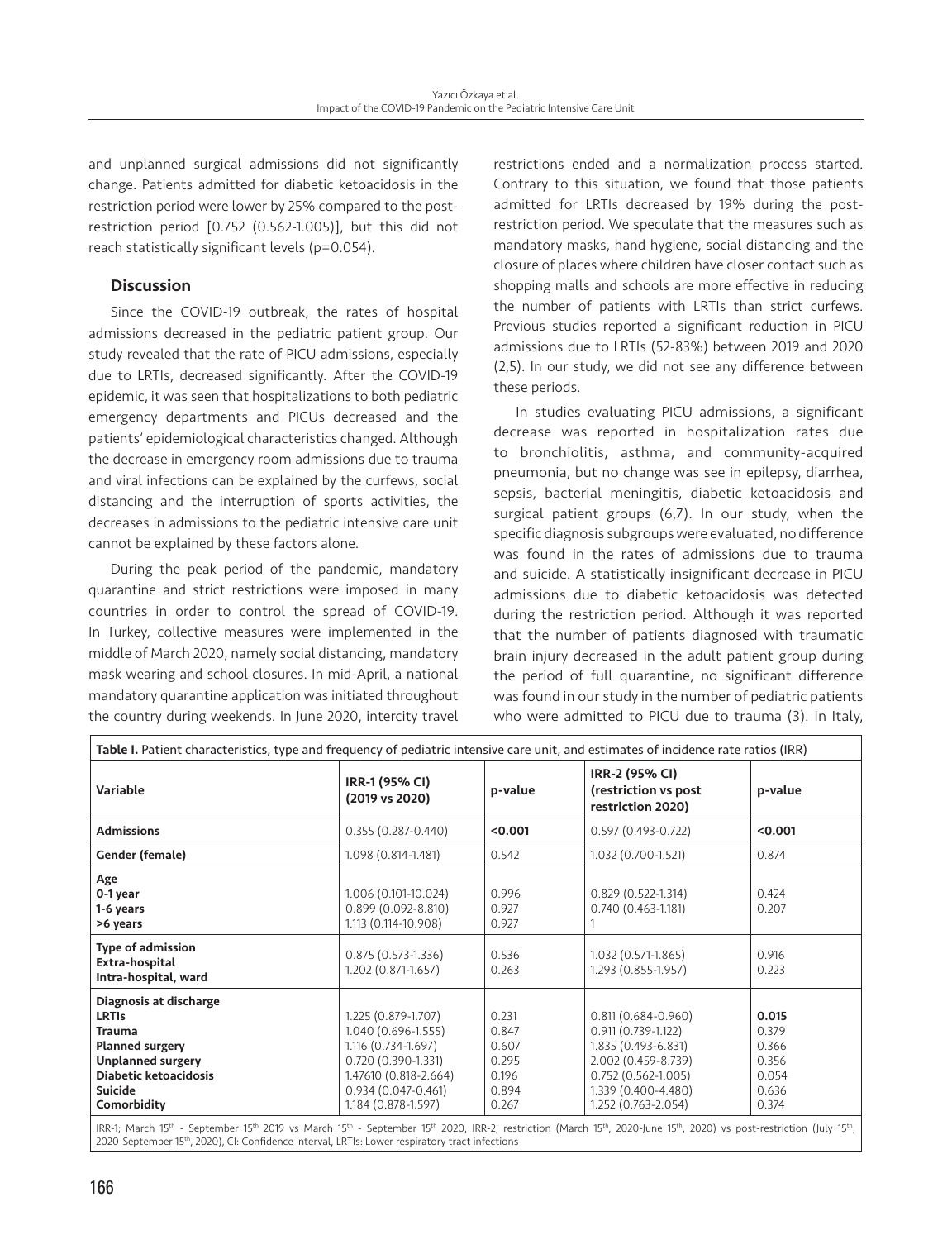following the national lockdown, a statistical significant decrease of ED visits due to accidents was observed for all types of injury groups except for injury in the domestic environment (8). This can be explained by the fact that the full quarantine application was not initiated in our country. Although it was determined that elective surgical operations were postponed and the total number of surgical procedures decreased during the COVID-19 outbreak, no significant decrease was shown in the number of patients admitted to PICU for planned or unplanned surgery.

The significant decrease in admissions to pediatric health care services due to a fear of COVID-19 has raised concerns that patients will access health care at a later date and so with a higher risk of severe illness. During the peak of the COVID-19 outbreak, pediatric ED visits significantly decreased especially for minor reasons (4,9). In a previous study, it was noted that the proportion of children presenting at an ED with high acuity was 25% greater and low-acuity was 15% lower in the peak lockdown period compared to the previous year (9). In a small series of 12 cases whose parents reported avoiding accessing hospital because of a fear of infection due to SARS-CoV-2, 50% of patients were admitted to PICU and 33.3% died (10). Our findings revealed that PRISM scores,

mortality rates and comorbidities did not significantly change during the COVID-19 pandemic. However, during the restriction period, cardiopulmonary arrest before PICU admission significantly increased. Detailed evaluation revealed that 6 patients presented with respiratory failure and their symptoms continued for 3-6 days and 8 patients did not have any previous hospital admissions during their illness. The mortality rate of 11 patients with a history of cardiopulmonary arrest before admission was 63.4%, and the accompanying comorbidity rate was 45.4%. These findings are similar to the data that indicates that the fear of COVID-19 contact increases mortality by delaying hospital admissions.

# Study Limitations

This study has several limitations, mainly as a result of its retrospective design. Although the patient data were collected from an electronic database, a small amount of data was missing. Statistical analysis was made on the complete data. Despite the center where the study was conducted serving a large region due to its status as a reference university hospital, our findings may not reflect all PICUs in Turkey due to the single center nature of our study data.

| <b>Variable</b>                                        | 2019                   | 2020               | p-value        | March-May<br>2020 | June-August<br>2020  | p-value        |
|--------------------------------------------------------|------------------------|--------------------|----------------|-------------------|----------------------|----------------|
|                                                        | $n = 289$              | $n = 176$          |                | $n = 71$          | $n = 105$            |                |
| Age, months<br>(median, IQR)                           | 35<br>$(9-106)$        | 43<br>$(10-142.7)$ | 0.233          | 27.0<br>$(10-98)$ | 53<br>$(10.5 - 154)$ | 0.122          |
| Gender<br>(Female/Male)                                | 113/176                | 75/101             | 0.454          | 30/41             | 45/60                | 0.937          |
| <b>PRISM</b>                                           | $7(3-11)$              | $9.0(2-16)$        | 0.129          | $10.5(2-18)$      | $8(1-16)$            | 0.360          |
| Death probability<br>(%, median, IQR)                  | $3.4(1.5-7.6)$         | $5.1(1.3-18.7)$    | 0.136          | $6.2(1.3-25.8)$   | $4.2(1-18.7)$        | 0.353          |
| PICU length of stay (day, median, IQR)                 | $4(2-8)$               | $5(2-11.25)$       | 0.207          | $4(1.5-10.5)$     | $5.0(2-12)$          | 0.179          |
| PPV day (median, IQR)                                  | $3.0(2-6.5)$           | $4.0(2-12)$        | 0.201          | $3(2-10)$         | $6.5(2-17)$          | 0.063          |
| Cardiopulmonary arrest before admission (n, %)         | 20.0 (6.9%)            | $16.0(9.1\%)$      | 0.396          | $11(15.5\%)$      | $5(4.8\%)$           | $0.015*$       |
| Diagnosis at admission (n, %)                          |                        |                    |                |                   |                      |                |
| <b>Respiratory failure</b>                             | 67(23.2)               | 48 (27.8)          | 0.269          | 25(35.2)          | 24 (22.9)            | 0.073          |
| <b>Heart failure</b><br><b>Encephalopathy, seizure</b> | 36 (12.5)<br>39 (13.5) | 15(8.5)<br>16(9.1) | 0.184<br>0.150 | 6(8.5)<br>4(5.6)  | 9(8.6)<br>12(11.4)   | 0.978<br>0.190 |
| <b>Sepsis</b>                                          | 32(11.1)               | 19(10.8)           | 0.916          | 5(7.0)            | 14(13.3)             | 0.187          |
| Trauma, intoxication                                   | 63(21.8)               | 33 (18.8)          | 0.420          | 12(16.9)          | 21(20)               | 0.605          |
| Surgical                                               | 22(7.6)                | 16(9.1)            | 0.580          | 5(7)              | 11(10.5)             | 0.437          |
| Metabolic/dehydration                                  | 22(7.6)                | 22(12.5)           | 0.083          | 10(14.1)          | 12(11.4)             | 0.631          |
| <b>Others</b>                                          | 7(2.4)                 | 6(3.4)             | 0.570          | 4(5.6)            | 2(1.9)               | 0.181          |

\*Odd ratio: 1.127 (95% CI 1.011-1.256)

IQR: Interquartile range, PRISM: Pediatric risk of mortality, PPV: Positive pressure ventilation, CI: Confidence interval